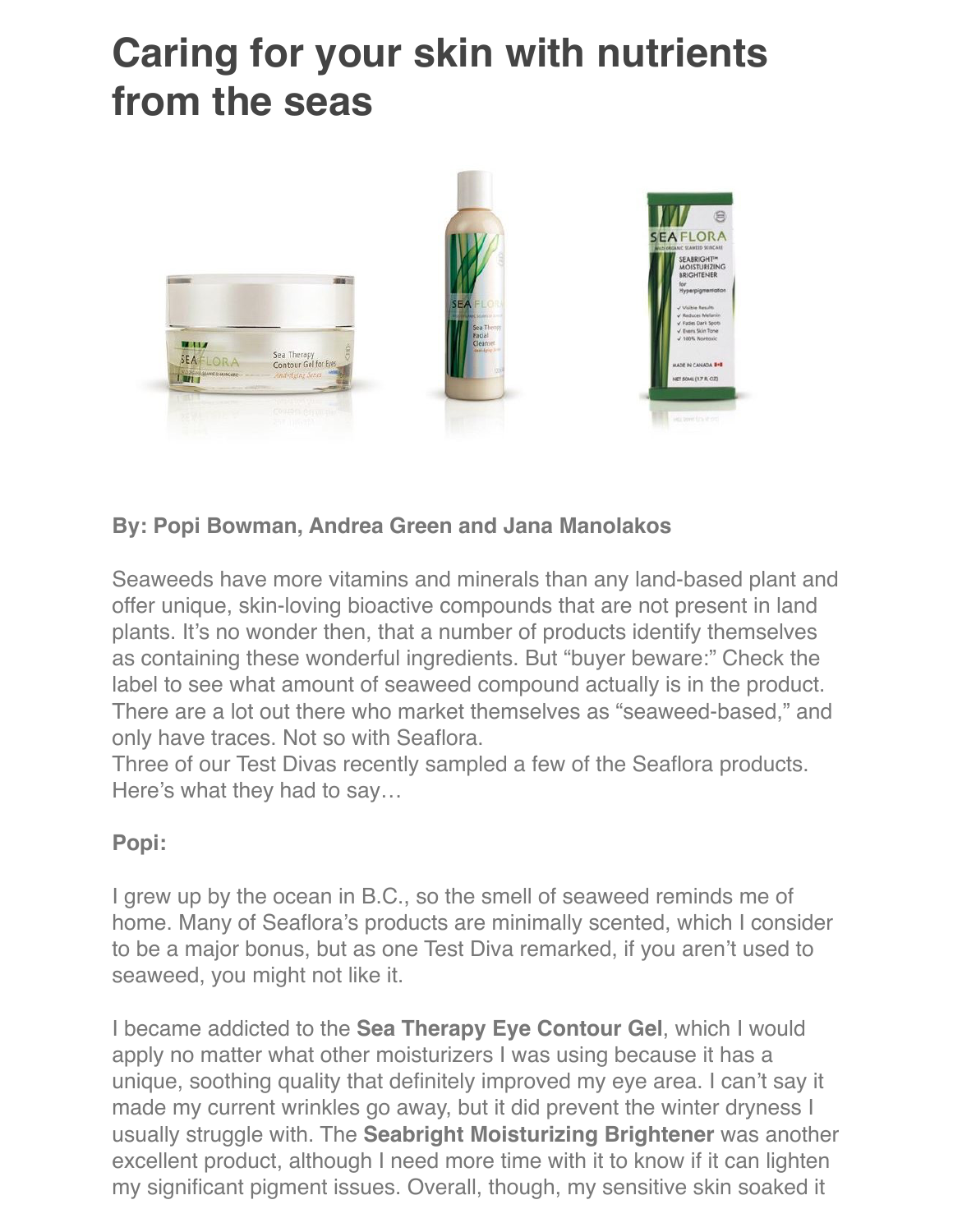up like a sponge, with no irritation or breakouts. I also liked the **Sea Therapy Facial Cleanser** because its almost-slimy texture is so unsoaplike, I knew I wasn't stripping my skin of its necessary oils. I did find one of the moisturizing products "excited" my skin too much (some tingling and pinkness), but that's because of my skin type; overall, I couldn't get enough of their products! Now Seaflora is on my permanent skincare wish list.

# **Andrea:**

My two favourite products were the **Wild Sun-Dried Eye Chamois** and the **Balancing Sea Kelp Concentrate**.

The Wild Sun-Dried Eye Chamois was an all-around experience. From opening the package, watching them come to life in water, to the look of them on my face, it was more than just the typical application experience. What made the product even better was they actually helped the dark circles under my [eyes](https://www.spainc.ca/techniques/eye-treatment/) and reduced puffiness.



My other favourite was the Balancing Sea Kelp Concentrate. This left my skin feeling hydrated and very soft. Often seaweed products have a strong ocean scent, but this product is infused with lavender and chamomile essential oils. These oils not only smell great, but also make it the perfect product to use at night to help reduce stress. This product has made a big difference on my face and is truly soothing before bed.

I can now see why people change to a greener beauty routine; you can truly feel the difference these products make.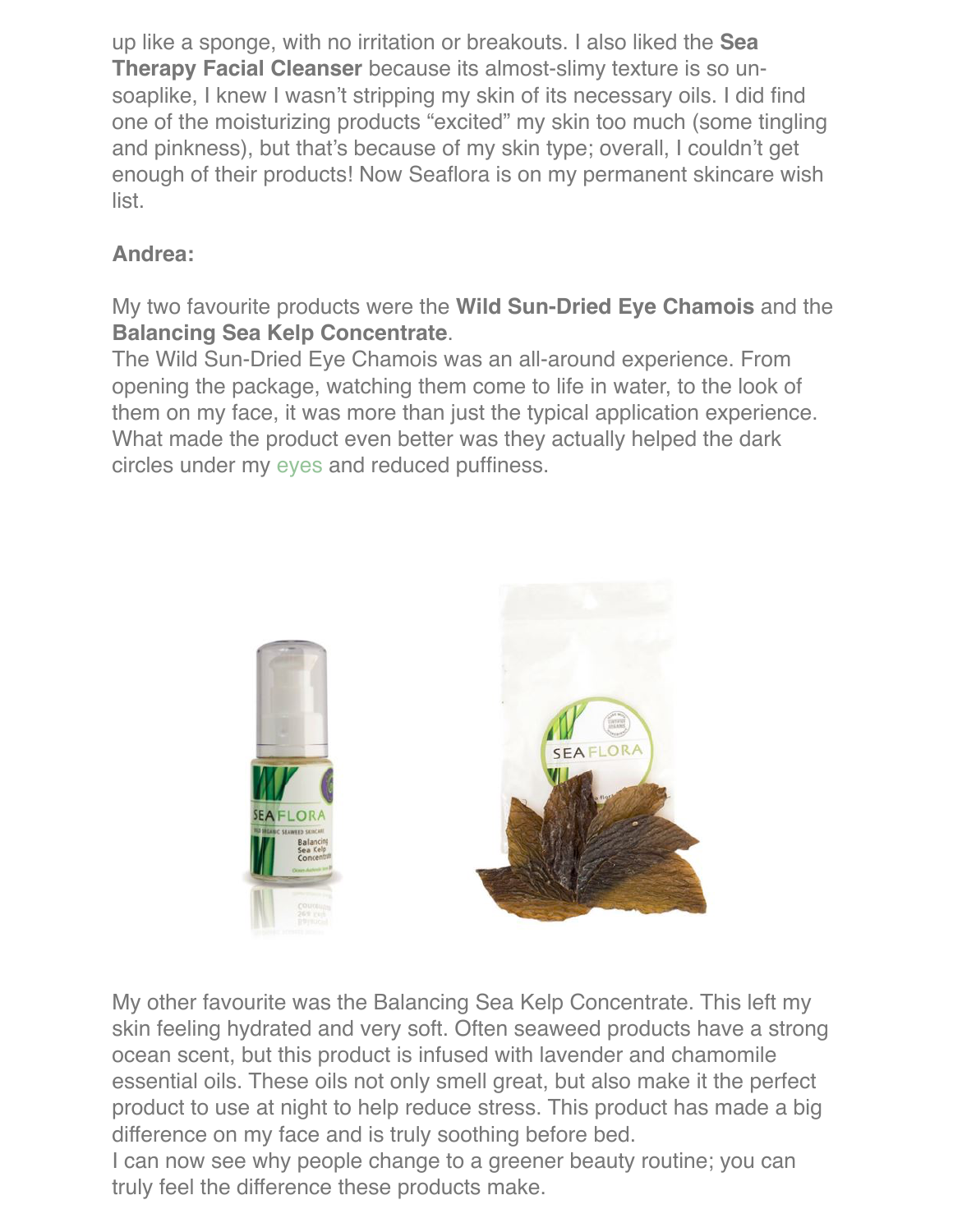#### **Jana:**

After four weeks of applying the **Sea Therapy Eye Contour Gel** and **Sea Therapy Recovery Facial Gel** both



morning and night, my skin was revitalized – especially those delicate areas under and around the eyes. The texture of the cream was light and my face felt as though it had been softly sprayed by mineral-rich ocean waters. Because skin around the eyes is thinner than elsewhere on the face, it's important to avoid heavy oils in order to prevent clogged sebaceous glands on the eyelids that can lead to styes. Both products hydrate and work to diminish fine lines and wrinkles. A natural scent, reminiscent of sea breezes, brought me back to a time when I roamed the beaches of British Columbia. It's good to know these products are created with the planet's health in mind.

## **Did you know?**

Seaflora is the first skincare line in the world to use raw, organic seaweeds in their formulations.

## **A quick note on Seaflora…**

Before we try products, we always like to get a sense of the folks who are bringing them to market. We were fascinated by the Seaflora story. Seaflora was named Canada's Top Spa Partner this year by *Spa Inc.*  magazine and Leading Spas of Canada. The company's director, Adam